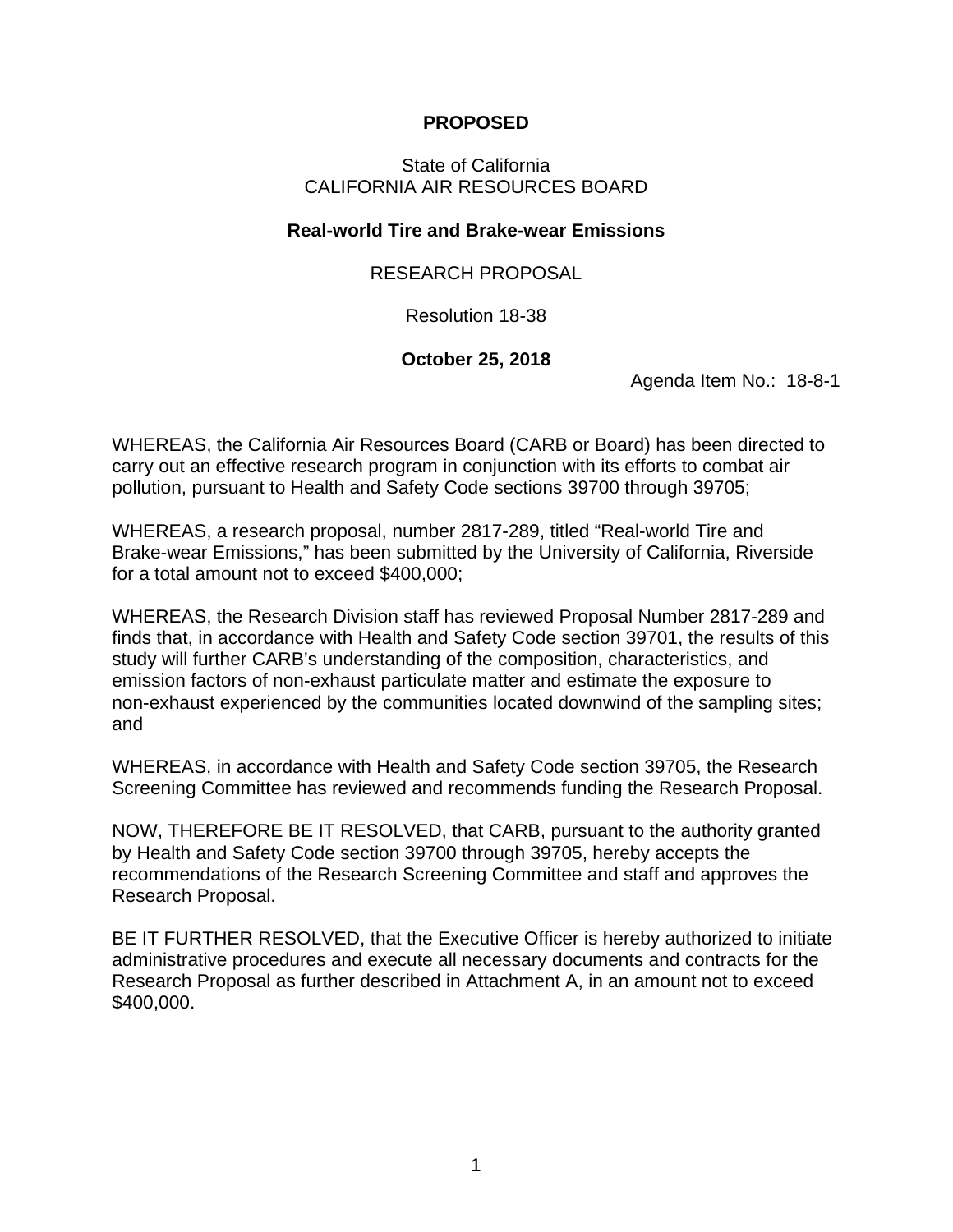## **Resolution 18-38**

October 25, 2018

## **Identification of Attachments to Board Resolution 18-38**

**Attachment A:** "Real-world Tire and Brake-wear Emissions" Summary and Budget Summary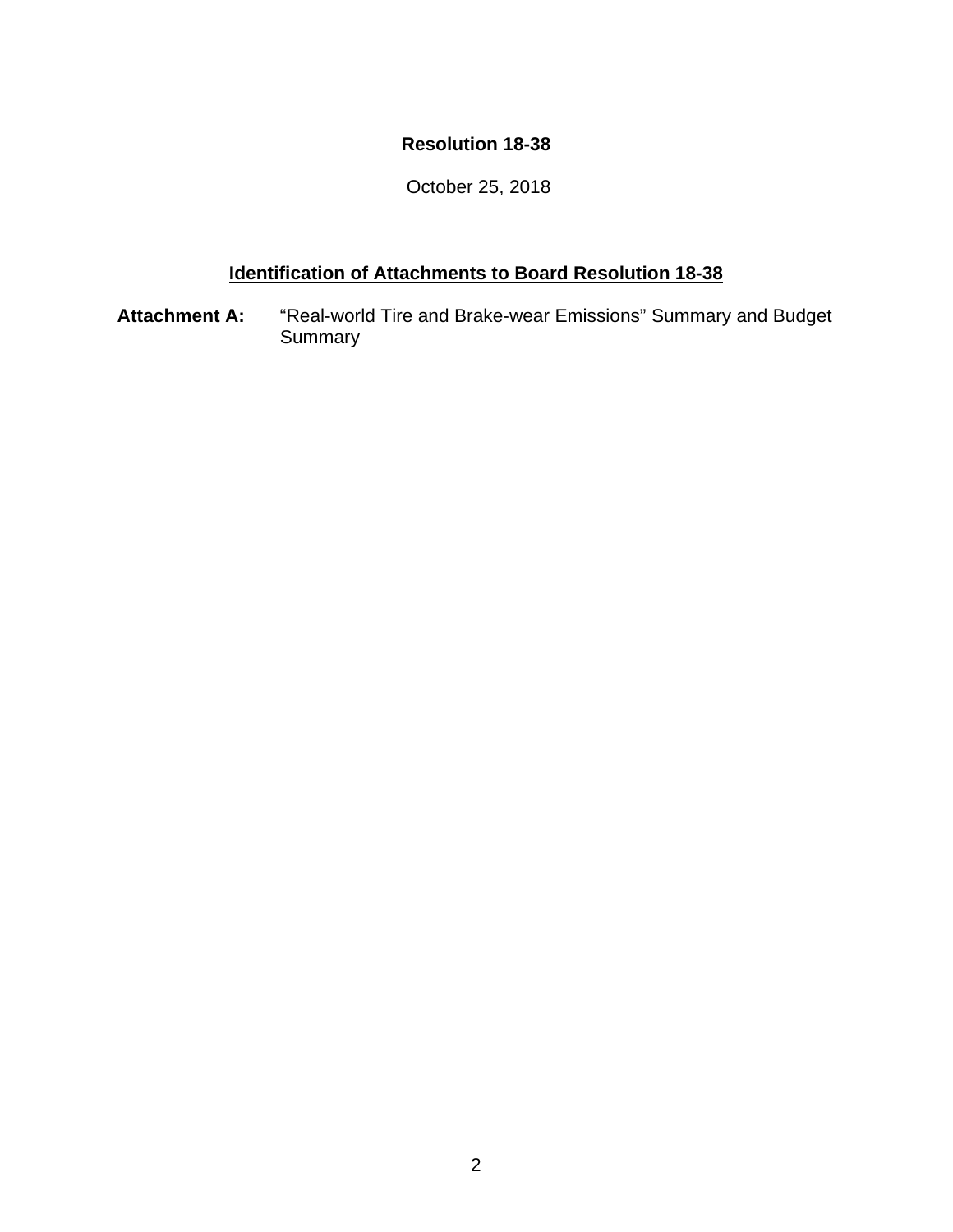## **ATTACHMENT A**

### **"Real-world Tire and Brake-wear Emissions"**

#### **Background**

CARB has a legislative mandate to set ambient air quality standards and perform research to guide regulations that protect the health of the public (Health and Safety Code §39003; §39606). This research has often included determining the major sources of particulate matter (PM), a major health concern. Regulations have sought to lower PM emissions such as those from vehicle exhaust and other mobile sources. These regulations have resulted in much lower tailpipe PM emissions but have not affected non-exhaust PM emissions. Thus, non-exhaust sources, including brake and tire-wear PM, have become increasingly important. However, the concentration and impact of non-exhaust PM on total near-roadway PM have not been well characterized. Current knowledge suggests driving and roadway conditions (speed, traffic, road configuration/surface type) can affect concentrations and physical characteristics of brake and tire-wear PM. CARB is currently funding research to measure laboratory generated airborne brake-wear PM emissions in order to better characterize brake-wear PM and update the emissions inventory model (EMFAC). However, the laboratory results need to be compared to roadside measurements. Using pure source profiles from laboratory tests and properly designing a roadside measurement study can help verify whether theoretical emission factors derived from the laboratory setting are reflective of the real-world situation. An additional concern is that this particular source has high metal content, which could result in negative outcomes for impacted communities. Therefore it is critical to improve our understanding of the impact of brakewear PM emissions. The results of this study will support ambient air quality attainment strategies and state implementation plans as well as health studies related to toxic PM constituents.

## **Objective**

The objective of this research is to measure the real-world impact of tire and brake-wear particles on particulate matter (PM) concentrations near roadways. Brake and tire-wear PM will be characterized, and its importance relative to tailpipe exhaust and other regional background sources will be calculated. The results of this study will be used to verify laboratory generated brake and tire-wear PM emissions factors and quantify PM contributions from vehicular sources (tailpipe and non-tailpipe) near roadways. The results will also help provide exposure information to examine the possible impacts of these sources on nearby receptor populations.

#### **Methods**

The contractor will sample at three locations in Southern California during winter. Locations will be chosen based on vehicle fleet mix, proximity to existing monitoring stations and Weight-in-Motion (WIM) stations, proximity to environmental justice communities, and other considerations. A PM sampling system will be designed and deployed at the chosen locations such that real-time PM mass, size distribution and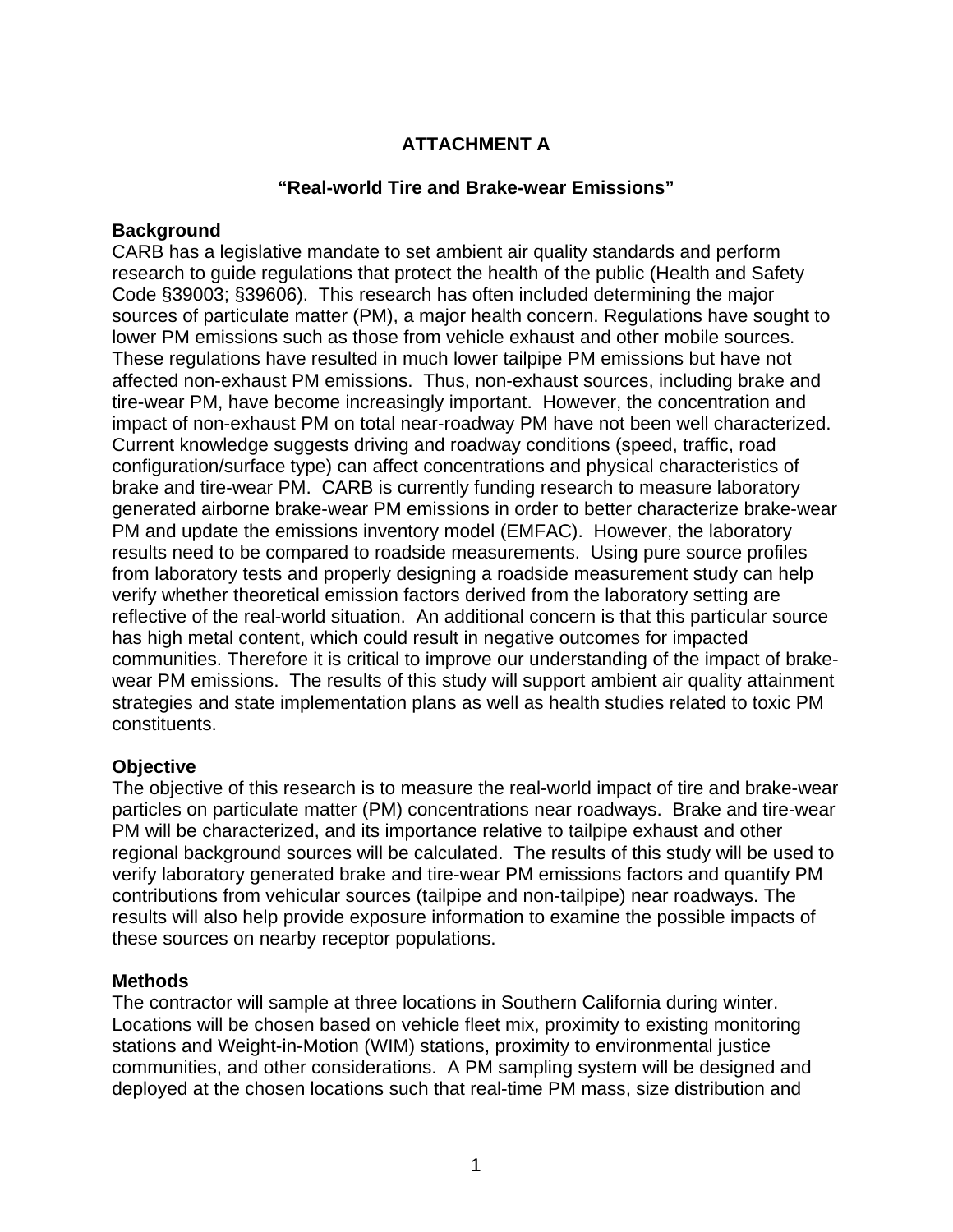chemical composition can be monitored and recorded. Additionally, the contractor will collect filters for offline analysis and deploy a comprehensive weather station. Offline chemical analysis will include analytical methods able to identify specific markers for tire and brake-wear as well as road dust. Prior to sampling, the contractor shall develop pure source profiles using data collected from current research projects or from samples collected in their laboratory. After the sampling period is over, the contractor shall analyze real-time and off-line data collected to derive emission factors of non-exhaust PM while using the source profiles to separate the different non-exhaust sources and then use weather station and PM emissions data in a dispersion model. The model will help to determine the potential exposures that this fraction of vehicle PM emissions could have on downwind populations.

## **Expected Results**

The contractor shall derive emission factors for the different non-exhaust sources, if possible, as a function of fleet mix, traffic speed, and external factors such as meteorology. These emission factors will be compared to emission factors for brake-wear PM derived from laboratory testing. They will also be compared to the current emission factor inventory model (EMFAC) predictions for tire and brake-wear PM and determine the importance of non-exhaust PM relative to exhaust PM. The dispersion model results will help CARB better understand the impact that non-exhaust PM has on near-roadway environments.

## **Significance to the Board**

Currently, EMFAC predicts that non-exhaust PM is similar in magnitude to exhaust and will dominate vehicle emissions in the future. This project will provide a real-world measurement of non-exhaust emissions and help determine its importance relative to exhaust PM emissions. Additionally, there is concern that this fraction of PM has high metal content and complex organics, which may have important health implications. The results of this project will further our understanding of the composition, characteristics, and exposure of non-exhaust PM on near-road environments and, in particular, communities located downwind of major roadways.

## **Contractor:**

University of California, Riverside

**Contract Period:** 24 months

**Principal Investigator (PI):** Heejung Jung, Ph.D.

**Contract Amount:** \$400,000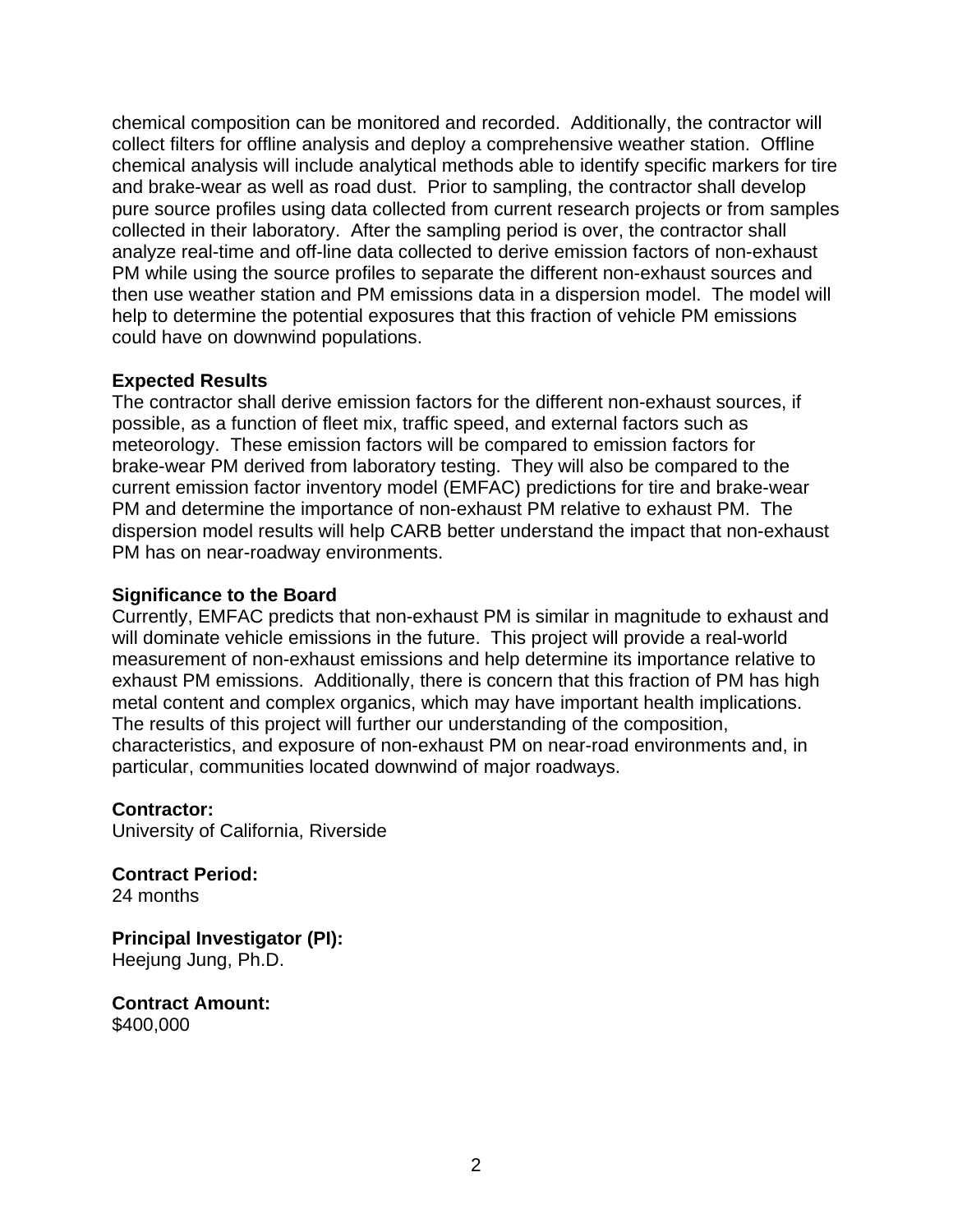## **Basis for Indirect Cost Rate:**

The State and University of California, Riverside have agreed to a twenty-five percent indirect cost rate.

#### **Past Experience with this Principal Investigator:**

The principal investigator, Dr. Heejung Jung, is an associate professor in the Department of Mechanical Engineering and CE-CERT at the University of California, Riverside. He has worked with CARB on other projects for RD including contract 12-320 titled "Very Low PM Measurements for Light-Duty Vehicles (E-99)." His prior work includes extensive experience measuring exhaust PM from both light-duty and heavy-duty vehicles on-road and in the laboratory. His experience level makes him highly qualified to lead this project.

## **Prior Research Division Funding to the University of California, Riverside:**

| Year                | 2017      | 2016      | 2015 |
|---------------------|-----------|-----------|------|
| $\parallel$ Funding | \$450,818 | \$500,000 | S    |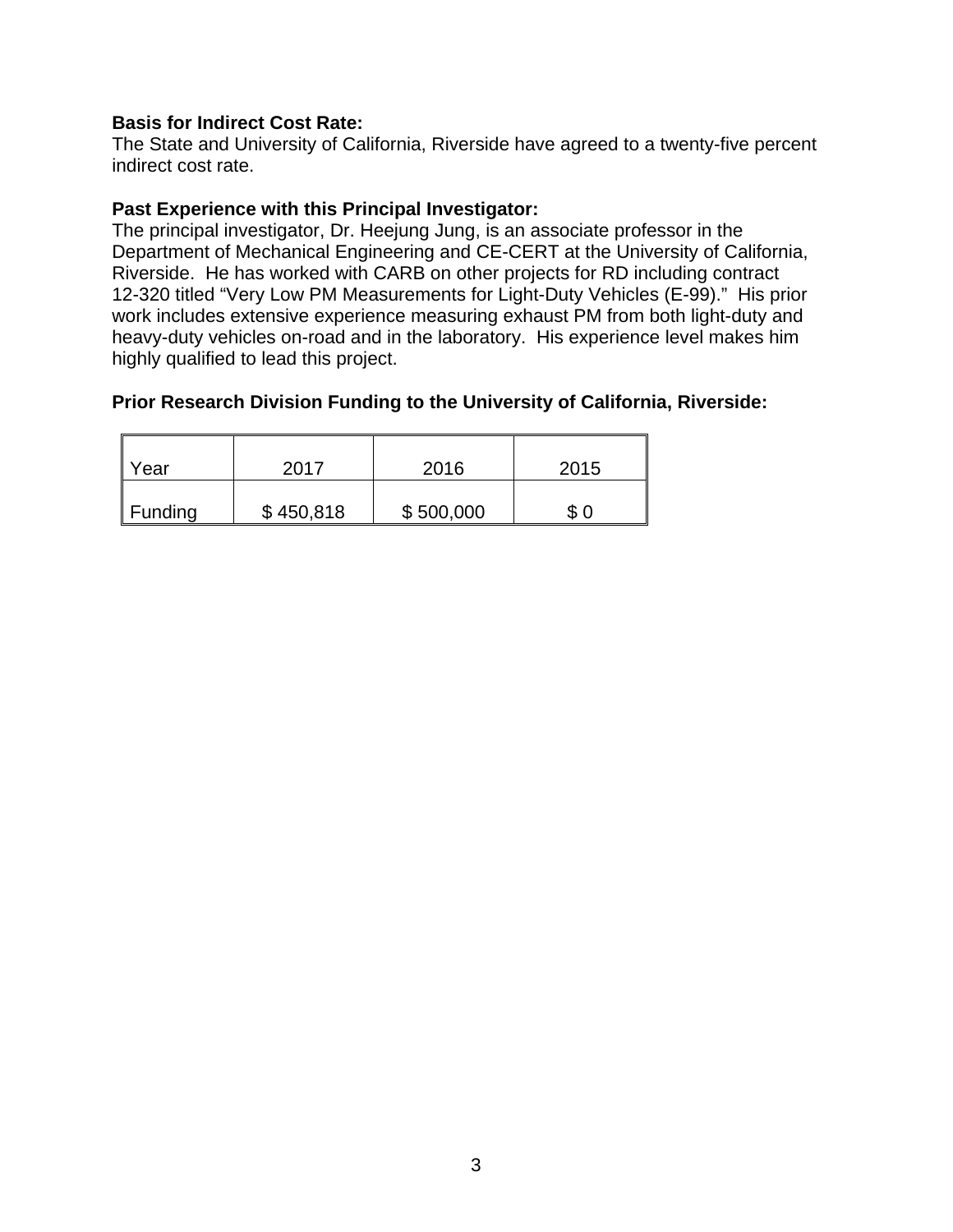# **B U D G E T S U M M A R Y**

Contractor: University of California, Riverside

Real-world Tire and Brake-wear Emissions

#### **DIRECT COSTS AND BENEFITS**

| 1.  | Labor and Employee Fringe Benefits | \$       | 105,112             |           |                |
|-----|------------------------------------|----------|---------------------|-----------|----------------|
| 2.  | <b>Subcontractors</b>              | \$       | 73,582              |           |                |
| 3.  | Equipment                          | \$       | Ω                   |           |                |
| 4.  | <b>Travel and Subsistence</b>      |          | 17,108              |           |                |
| 5.  | <b>Electronic Data Processing</b>  |          |                     |           |                |
| 6.  | Reproduction/Publication           |          |                     |           |                |
| 7.  | Mail and Phone                     | \$\$\$\$ |                     |           |                |
| 8.  | <b>Supplies</b>                    | \$       | 63,618              |           |                |
| 9.  | Analyses                           | \$       | 20,000              |           |                |
| 10. | <b>Miscellaneous</b>               | \$       | 61,472 <sup>1</sup> |           |                |
|     | <b>Total Direct Costs</b>          |          |                     | \$        | 340,892        |
|     | <b>INDIRECT COSTS</b>              |          |                     |           |                |
| 1.  | Indirect (F&A) Costs               | \$       | 59,108              |           |                |
|     | <b>Total Indirect Costs</b>        |          |                     | <u>\$</u> | 59,108         |
|     | <b>TOTAL PROJECT COSTS</b>         |          |                     | \$        | <u>400,000</u> |

NOTE:

<sup>1</sup>The principal investigator (PI), Dr. Heejung Jung, is an associate professor in the Department of Mechanical Engineering and CE-CERT at the University of California, Riverside. CE-CERT is an offsite campus affiliated facility that incurs additional rental fees. All projects awarded to CE-CERT affiliated PIs have budgets including this facility rental fee which is calculated as twenty-six percent of the total indirect cost of the project.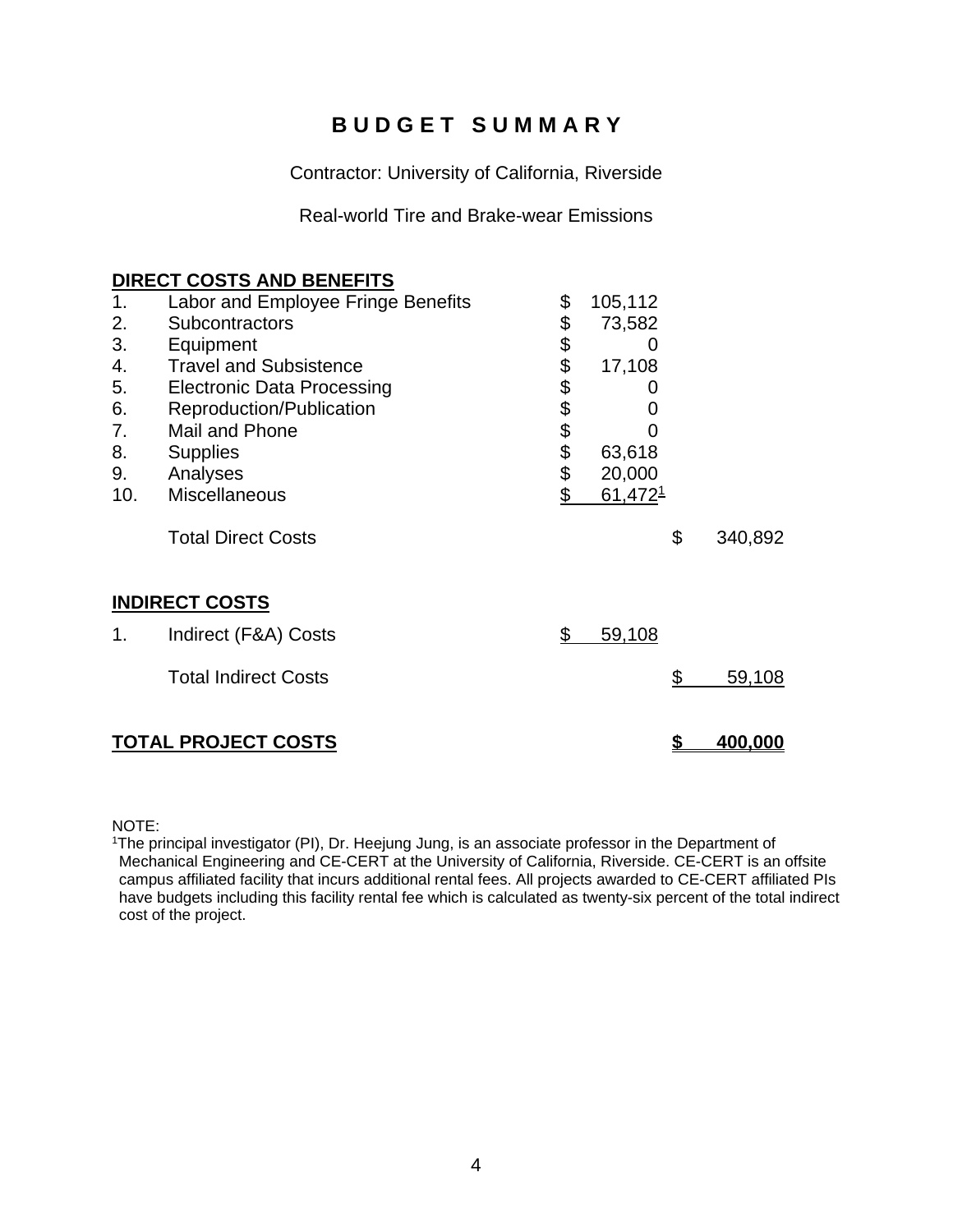# **ATTACHMENT 1**

# **S U B C O N T R A C T O R' S B U D G E T S U M M A R Y**

### Subcontractor: Desert Research Institute

Description of subcontractor's responsibility: DRI faculty member, Dr. Xiaoliang Wang, will lead the filter sampling and data analysis activity. He will participate in two one-week sampling at two locations and spend 117 hours on filter data QA/QC and data analysis.

|     | <b>DIRECT COSTS AND BENEFITS</b>   |                  |        |               |
|-----|------------------------------------|------------------|--------|---------------|
| 1.  | Labor and Employee Fringe Benefits | \$               | 39,989 |               |
| 2.  | <b>Subcontractors</b>              |                  |        |               |
| 3.  | Equipment                          | <b>888888888</b> | O)     |               |
| 4.  | <b>Travel and Subsistence</b>      |                  | 0      |               |
| 5.  | <b>Electronic Data Processing</b>  |                  | 0      |               |
| 6.  | Reproduction/Publication           |                  | 0      |               |
| 7.  | Mail and Phone                     |                  | 0      |               |
| 8.  | <b>Supplies</b>                    |                  | 0      |               |
| 9.  | Analyses                           |                  | 0      |               |
| 10. | Miscellaneous                      |                  | 0      |               |
|     | <b>Total Direct Costs</b>          |                  |        | \$<br>39,989  |
|     | <b>INDIRECT COSTS</b>              |                  |        |               |
| 1.  | Indirect (F&A) Costs               | \$               | 9,997  |               |
|     | <b>Total Indirect Costs</b>        |                  |        | \$<br>9,997   |
|     | <b>TOTAL PROJECT COSTS</b>         |                  |        | <u>49.986</u> |